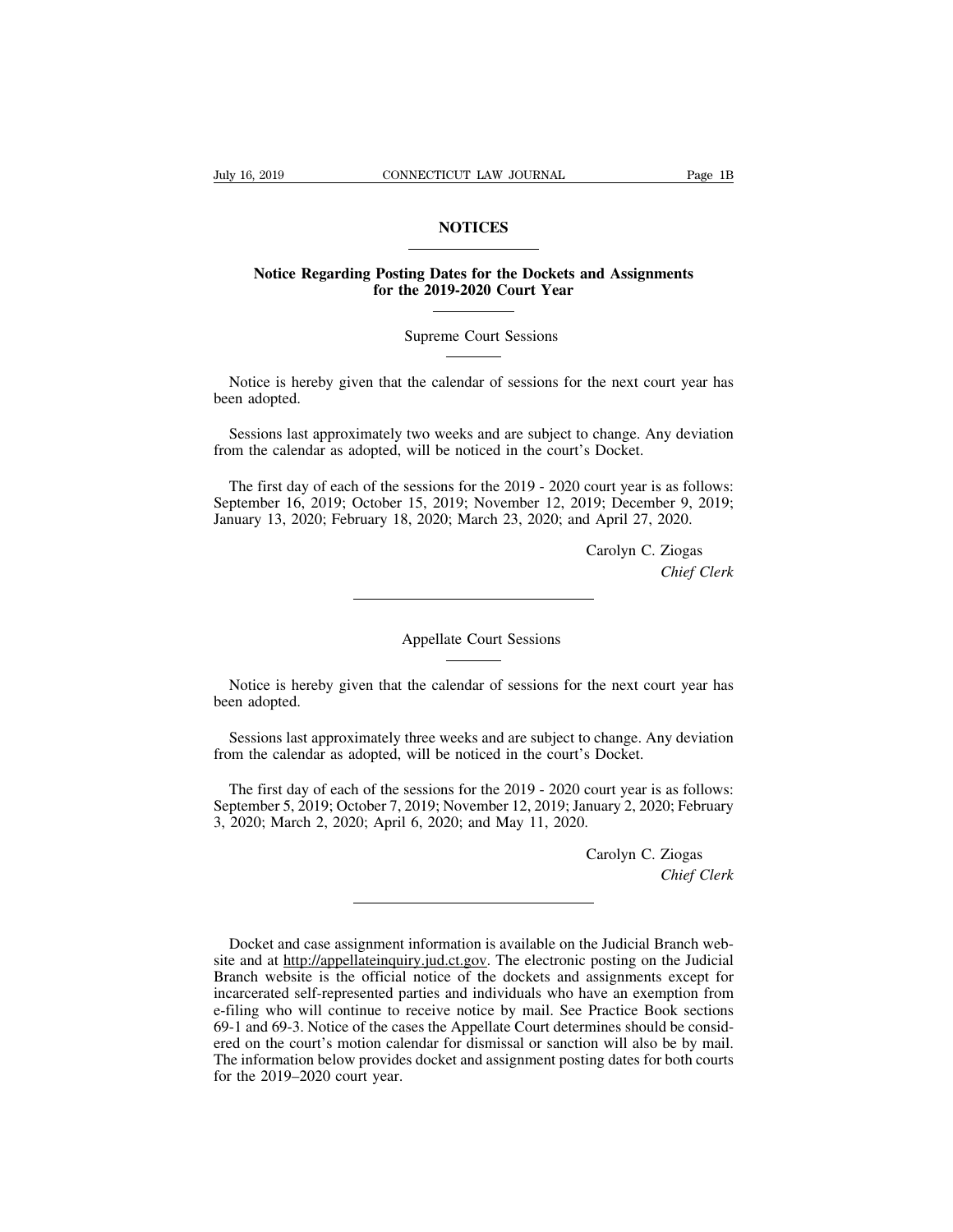| Page 2B                           | CONNECTICUT LAW JOURNAL<br>July 16, 2019 |
|-----------------------------------|------------------------------------------|
|                                   |                                          |
| <b>Supreme Court Docket</b>       | Information available on or about        |
| <b>First Term Docket</b>          | Posted to the website June 28, 2019      |
| Second Term Docket                | Posted to the website August 23, 2019    |
| Third Term Docket                 | Posted to the website September 23, 2019 |
| Fourth Term Docket                | Posted to the website October 21, 2019   |
| Fifth Term Docket                 | Posted to the website November 26, 2019  |
| <b>Sixth Term Docket</b>          | Posted to the website January 10, 2020   |
| Seventh Term Docket               | Posted to the website February 10, 2020  |
| Eighth Term Docket                | Posted to the website March 16, 2020     |
| <b>Supreme Court Assignment</b>   | Information available on or about        |
| First Term Assignment             | Posted to the website July 31, 2019      |
| Second Term Assignment            | Posted to the website September 16, 2019 |
| Third Term Assignment             | Posted to the website October 15, 2019   |
| Fourth Term Assignment            | Posted to the website November 8, 2019   |
| Fifth Term Assignment             | Posted to the website December 20, 2019  |
| Sixth Term Assignment             | Posted to the website January 31, 2020   |
| Seventh Term Assignment           | Posted to the website February 28, 2020  |
| Eighth Term Assignment            | Posted to the website April 6, 2020      |
| <b>Appellate Court Docket</b>     | Information available on or about        |
| <b>First Term Docket</b>          | Posted to the website July 15, 2019      |
| Second Term Docket                | Posted to the website August 22, 2019    |
| Third Term Docket                 | Posted to the website September 26, 2019 |
| Fourth Term Docket                | Posted to the website November 7, 2019   |
| Fifth Term Docket                 | Posted to the website December 16, 2019  |
| <b>Sixth Term Docket</b>          | Posted to the website January 24, 2020   |
| Seventh Term Docket               | Posted to the website February 28, 2020  |
| Eighth Term Docket                | Posted to the website April 2, 2020      |
| <b>Appellate Court Assignment</b> | Information available on or about        |
| First Term Assignment             | Posted to the website August 14, 2019    |
| Second Term Assignment            | Posted to the website September 18, 2019 |
| Third Term Assignment             | Posted to the website October 24, 2019   |
| Fourth Term Assignment            | Posted to the website December 6, 2019   |
| Fifth Term Assignment             | Posted to the website January 15, 2020   |
| Sixth Term Assignment             | Posted to the website February 21, 2020  |
| Seventh Term Assignment           | Posted to the website March 26, 2020     |
| Eighth Term Assignment            | Posted to the website April 30, 2020     |